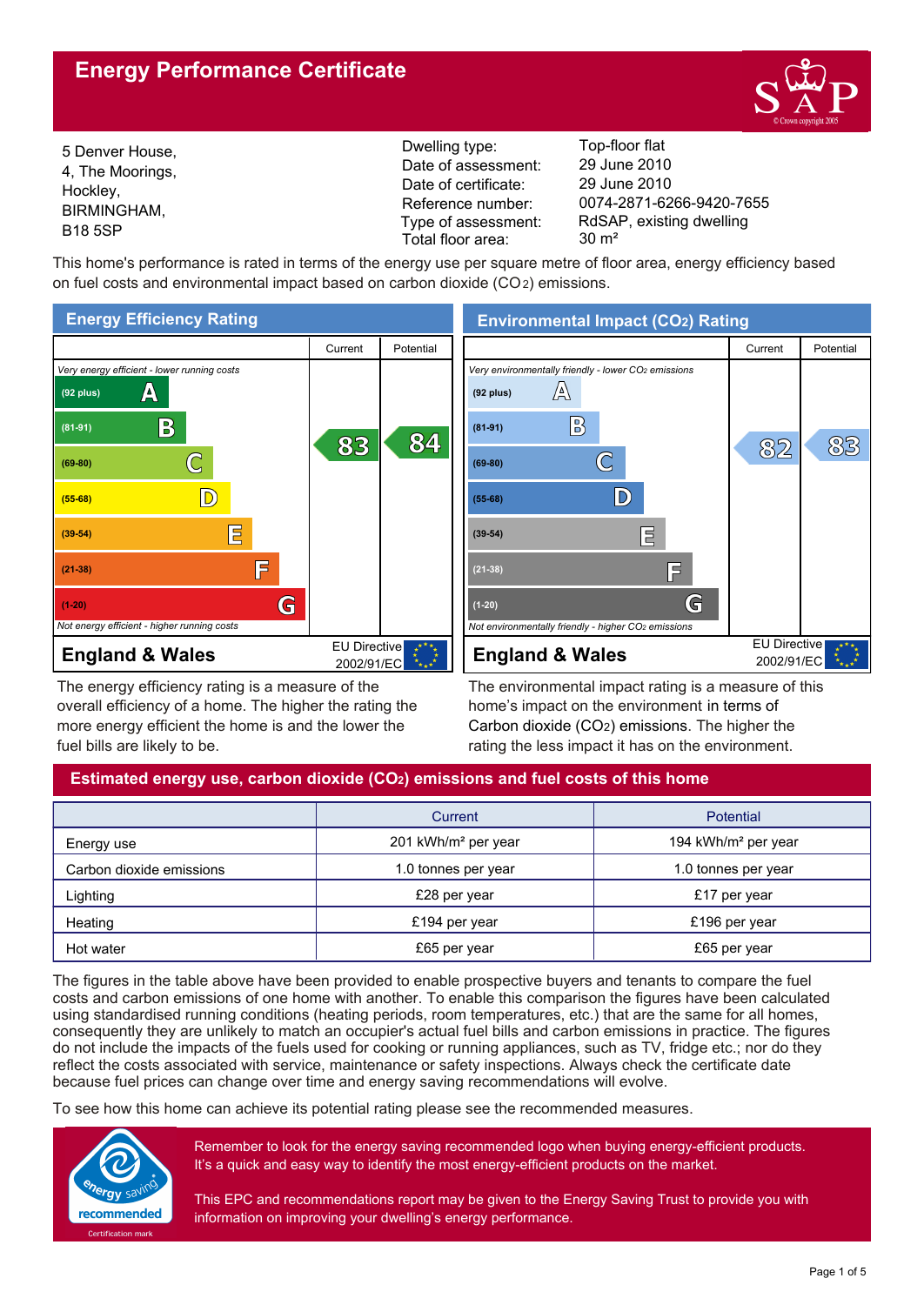#### **About this document**

The Energy Performance Certificate for this dwelling was produced following an energy assessment undertaken by a qualified assessor, accredited by Elmhurst Energy Systems Ltd, to a scheme authorised by the Government. This certificate was produced using the RdSAP 2005 assessment methodology and has been produced under the Energy Performance of Buildings (Certificates and Inspections) (England and Wales) Regulations 2007 as amended. A copy of the certificate has been lodged on a national register.

| Assessor's accreditation number: | EES/001973                                                      |
|----------------------------------|-----------------------------------------------------------------|
| Assessor's name:                 | Mr. Jason Singh                                                 |
| Company name/trading name:       | Jason Singh                                                     |
| Address:                         | 61 Brandon Road, Hall Green, Birmingham, West Midlands, B28 8DX |
| Phone number:                    | 01217 770301                                                    |
| Fax number:                      |                                                                 |
| E-mail address:                  | info@green-birmingham.co.uk                                     |
| Related party disclosure:        | No related party                                                |
|                                  |                                                                 |

#### **If you have a complaint or wish to confirm that the certificate is genuine**

Details of the assessor and the relevant accreditation scheme are as above. You can get contact details of the accreditation scheme from their website at www.elmhurstenergy.co.uk together with details of their procedures for confirming authenticity of a certificate and for making a complaint.

#### **About the building's performance ratings**

The ratings on the certificate provide a measure of the building's overall energy efficiency and its environmental impact, calculated in accordance with a national methodology that takes into account factors such as insulation, heating and hot water systems, ventilation and fuels used. The average Energy Efficiency Rating for a dwelling in England and Wales is band E (rating 46).

Not all buildings are used in the same way, so energy ratings use 'standard occupancy' assumptions which may be different from the specific way you use your home. Different methods of calculation are used for homes and for other buildings. Details can be found at www.communities.gov.uk/epbd.

Buildings that are more energy efficient use less energy, save money and help protect the environment. A building with a rating of 100 would cost almost nothing to heat and light and would cause almost no carbon emissions. The potential ratings on the certificate describe how close this building could get to 100 if all the cost effective recommended improvements were implemented.

#### **About the impact of buildings on the environment**

One of the biggest contributors to global warming is carbon dioxide. The way we use energy in buildings causes emissions of carbon. The energy we use for heating, lighting and power in homes produces over a quarter of the UK's carbon dioxide emissions and other buildings produce a further one-sixth.

The average household causes about 6 tonnes of carbon dioxide every year. Adopting the recommendations in this report can reduce emissions and protect the environment. You could reduce emissions even more by switching to renewable energy sources. In addition there are many simple everyday measures that will save money, improve comfort and reduce the impact on the environment. Some examples are given at the end of this report.

#### **Visit the Department for Communities and Local Government website at www.communities.gov.uk/epbd to:**

- Find how to confirm the authenticity of an energy performance certificate •
- Find how to make a complaint about a certificate or the assessor who produced it •
- Learn more about the national register where this certificate has been lodged the Department is the controller of the data on the register for Data Protection Act 1998 purposes
- Learn more about energy efficiency and reducing energy consumption •

Further information about Energy Performance Certificates can be found under Frequently Asked Questions at www.epcregister.com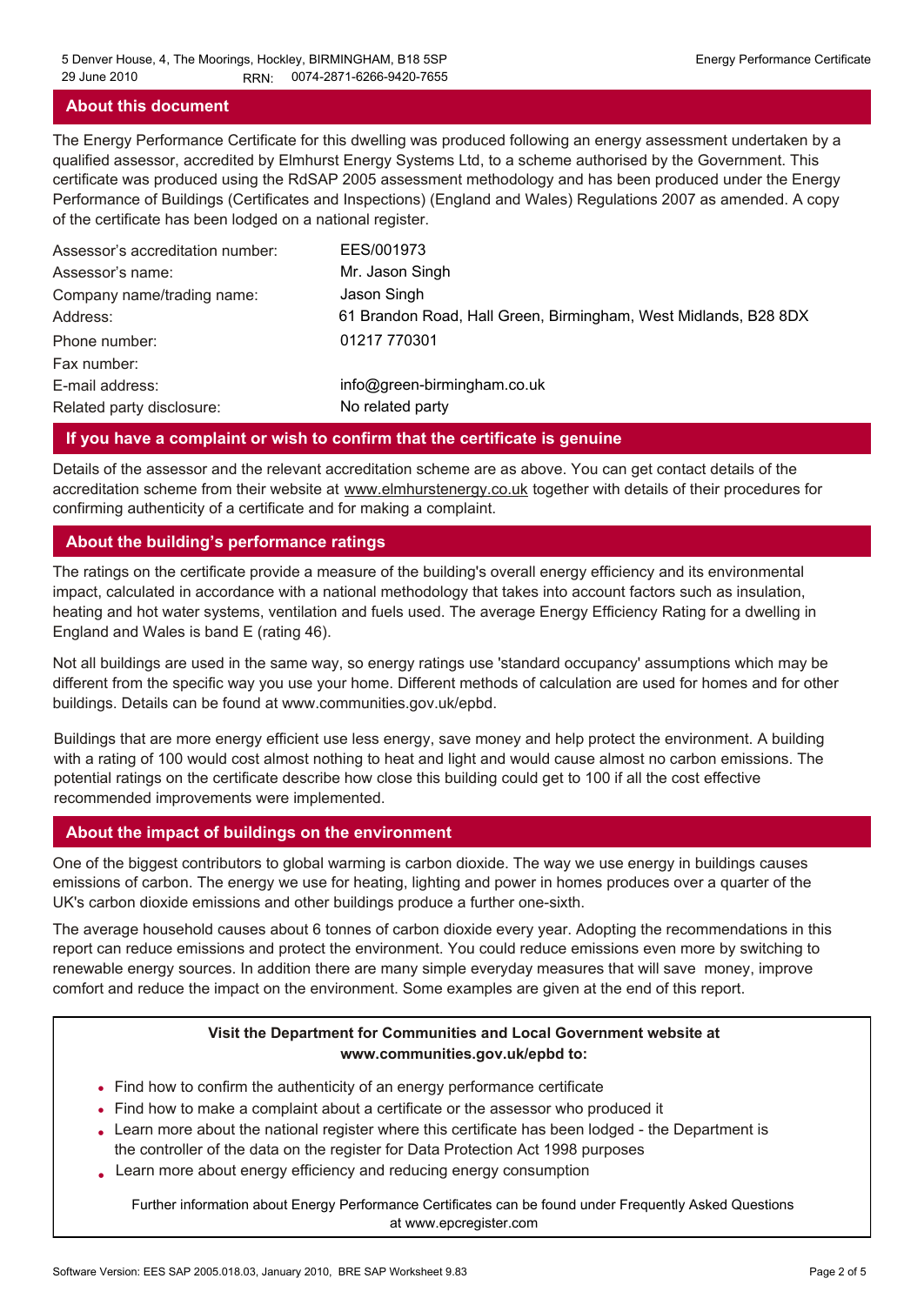## Recommended measures to improve this home's energy performance

5 Denver House, 4, The Moorings, Hockley, BIRMINGHAM, B18 5SP Date of certificate:

Reference number: 0074-2871-6266-9420-7655 29 June 2010

#### **Summary of this home's energy performance related features**

The table below gives an assessment of the key individual elements that have an impact on this home's energy and environmental performance. Each element is assessed by the national calculation methodology against the following scale: Very poor / Poor / Average / Good / Very good. The assessment does not take into consideration the physical condition of any element. 'Assumed' means that the insulation could not be inspected and an assumption has been made in the methodology based on age and type of construction.

|                                  | Description                                 |                          | Current performance |  |
|----------------------------------|---------------------------------------------|--------------------------|---------------------|--|
| <b>Elements</b>                  |                                             | <b>Energy Efficiency</b> | Environmental       |  |
| Walls                            | Cavity wall, as built, insulated (assumed)  | Good                     | Good                |  |
| Roof                             | Pitched, insulated (assumed)                | Good                     | Good                |  |
| Floor                            | (other premises below)                      |                          |                     |  |
| Windows                          | Fully double glazed                         | Good                     | Good                |  |
| Main heating                     | Boiler and radiators, mains gas             | Good                     | Good                |  |
| Main heating controls            | Programmer, room thermostat and TRVs        | Good                     | Good                |  |
| Secondary heating                | None                                        |                          |                     |  |
| Hot water                        | From main system                            | Good                     | Good                |  |
| Lighting                         | Low energy lighting in 33% of fixed outlets | Average                  | Average             |  |
| Current energy efficiency rating |                                             | <b>B</b> 83              |                     |  |
|                                  |                                             |                          | $\sim$ $\sim$       |  |

Current environmental impact (CO2) rating B 82

### **Low and zero carbon energy sources**

None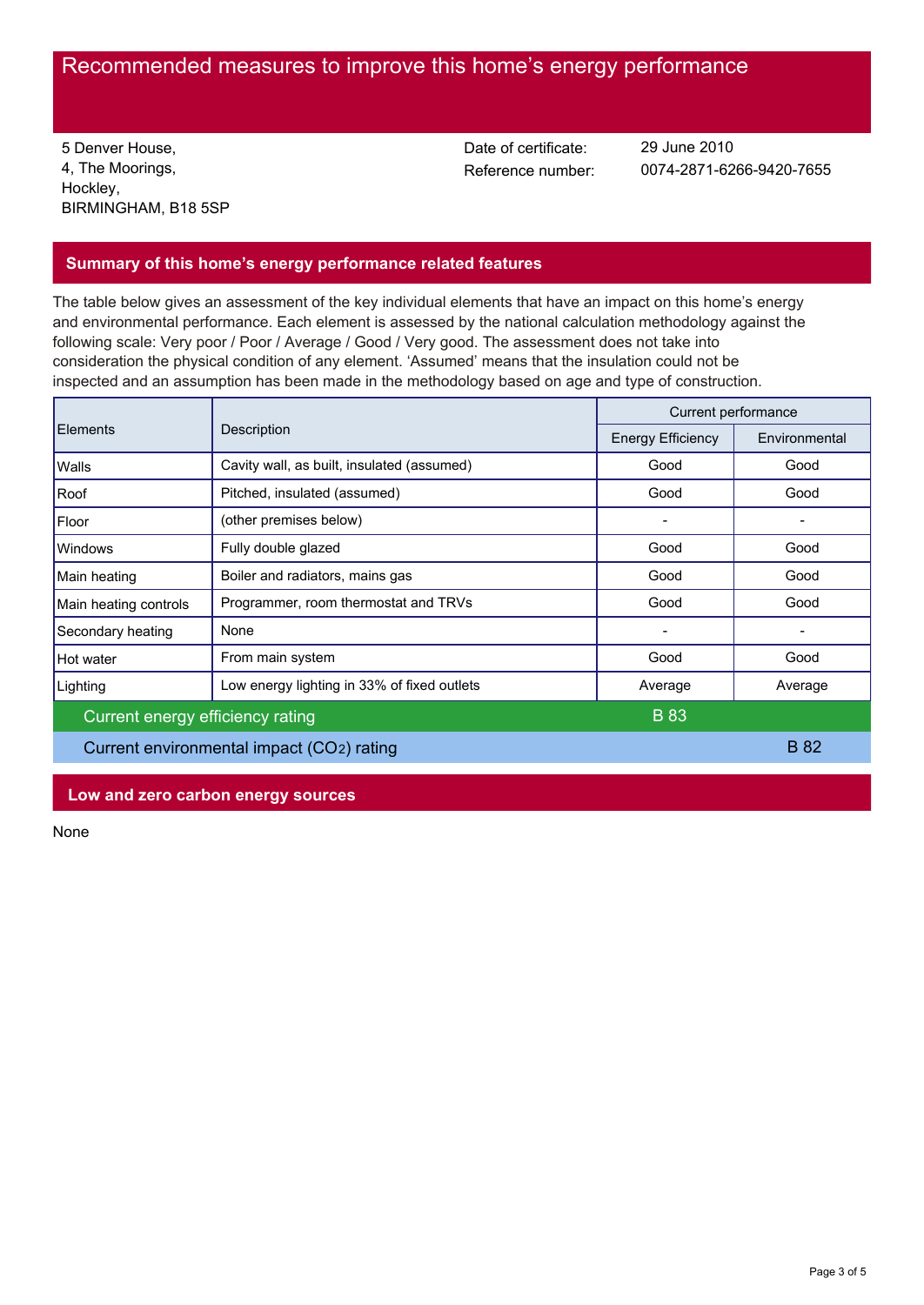#### **Recommendations**

The measures below are cost effective. The performance ratings after improvement listed below are cumulative, that is they assume the improvements have been installed in the order that they appear in the table.

|                                             | <b>Typical savings</b> | Performance ratings after improvement |                      |
|---------------------------------------------|------------------------|---------------------------------------|----------------------|
| Lower cost measures (up to £500)            | per year               | Energy efficiency                     | Environmental impact |
| Low energy lighting for all fixed outlets   | £10                    | <b>B</b> 84                           | <b>B</b> 83          |
| Total                                       | £10                    |                                       |                      |
| Potential energy efficiency rating          |                        | <b>B</b> 84                           |                      |
| Potential environmental impact (CO2) rating |                        |                                       | <b>B</b> 83          |

#### **Further measures to achieve even higher standards**

#### None

Improvements to the energy efficiency and environmental impact ratings will usually be in step with each other. However, they can sometimes diverge because reduced energy costs are not always accompanied by a reduction in carbon dioxide (CO2) emissions.